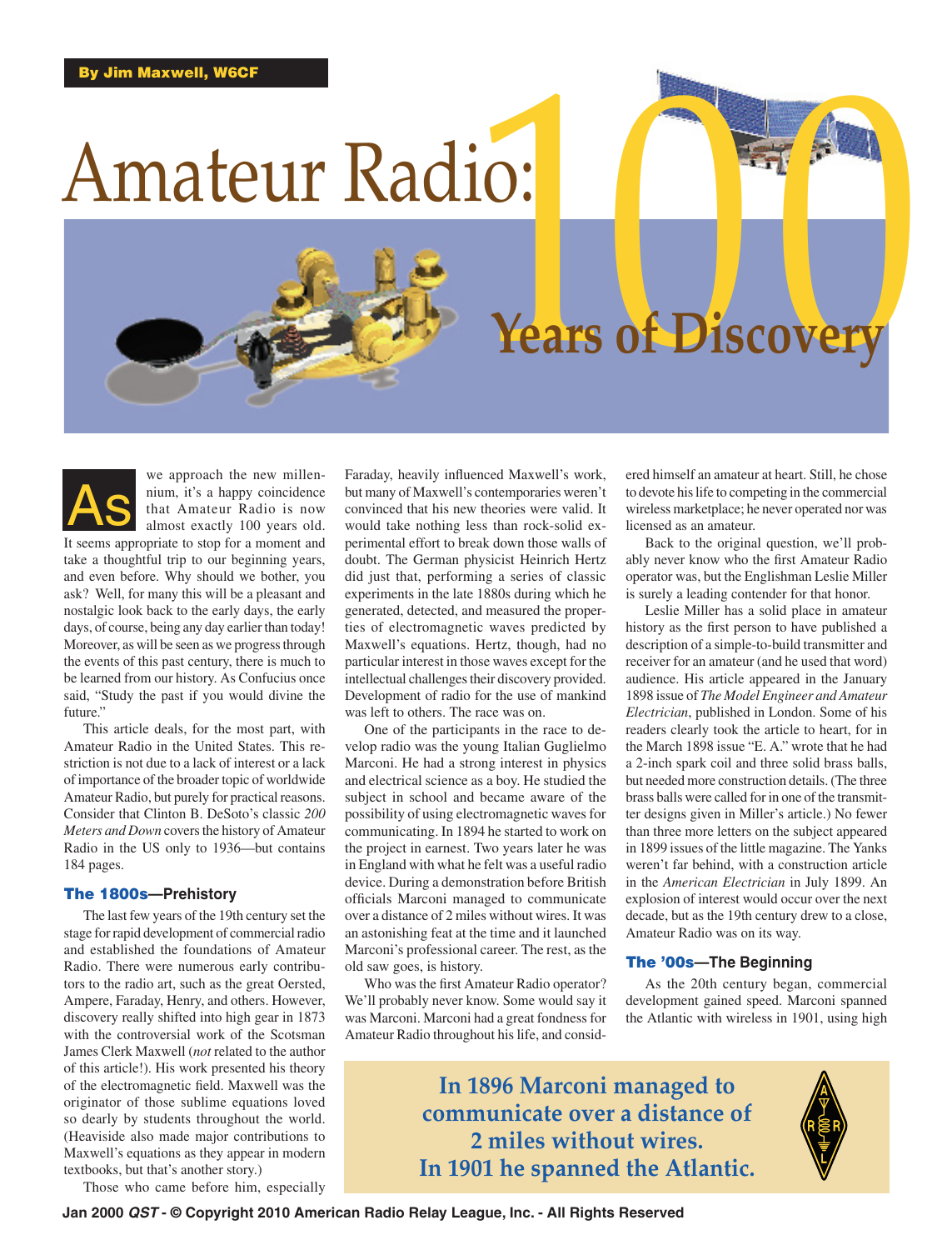power and giant antennas. Amateurs continued to tinker and experiment with their modest installations. A detailed construction article appeared in the Boston magazine *Amateur Work* in June 1902. It's clear that the experimenters at that time had already discovered the skill of scrounging that amateurs adhere to even today: one of the components recommended in that article was baling wire.

These early transmitters all generated RF by means of discharging a capacitor across a gap, creating an oscillatory spark. These early spark transmitters did produce RF, but were broadband by their very nature, making it difficult, and often impossible, for two neighboring stations to be on the air at the same time. Receivers were simple detectors, generally coherers, later giving way to the more sensitive galena crystal sets.

There was no regulation during those days, of course. Amateur call letters were self-assigned, and often consisted only of the operator's initials.

A hint of what the future held occurred in 1904 when the Englishman J. A. Fleming developed the first vacuum diode: the Fleming Valve. In 1906 Lee DeForest added a grid to a Fleming Valve to make the first triode, naming it the "Audion." Audions made very effective detectors, but were generally too expensive for most amateurs to use. It wasn't until some years later that it was realized that triodes could be made to generate RF. Meanwhile, crystal receivers and spark transmitters ruled the airwaves.

#### The '10s**—Regulation**

The range of an amateur station in the early 1900s was measured initially by yards, then by city blocks. As power increased and technology improved, ranges increased so that by 1912 a well-designed kilowatt spark station had a range of perhaps 100 miles. Those with more power could work several hundreds of miles. Higher power generally meant more interference and the clamor for regulation intensified.

Congress had actually been investigating problems related to wireless since 1910. In 1912, after agonizing appraisal of more than a dozen different bills, Congress finally approved the Radio Act of 1912. For the first time amateurs were to be licensed. The law also had a provision that at first was thought could bring the death of Amateur Radio: hams were restricted to the single wavelength of 200 meters. The general belief in those days was that long distance performance improved with longer wavelengths. The "short" wavelength of 200 meters was thought to be useless, and some expected that the amateurs, all crowded around this "useless" wavelength, would eventually give up and pursue other interests.

The plot didn't work. Although there was an initial drop in numbers following the Radio Act of 1912, Amateur Radio in the US started growing again. There were more than 6000 amateurs on the air by 1917.

Some hams had extended their effective range by relaying messages through others,



#### AT LAST!

Fort as we were ready to mell but menth's lesse, the word came from Wash-<br>implex that the Navy Department had out the repes and removed matricitions.<br>analme transmitting. After three After throwing everything within ranch at the effect large and ficialize off by jamening the wants basics down over his band, we grabbed the bilinghood and take the printer for the love of Mille to make room for an energener sheet to go into every QST, and that en vould proud somthing out immediate-Deaming Karikation! We were both in pulsing and exclud. It seemed like the resting true of a dresse, ving true of a dresse. To realize that<br>could call up and haller QBF and QBM and do all of the other things that we had<br>been longing to do since April, 1911, made differs. to feets properly. The removal

of the bas on transmitting cannet to country got as eached as we did here in throw things, but if they were real dyed is the wool, blown-is the glue, all wool and yard wide radio bugs, they wanted to These analogue are going to make 186 respond of the ban on receiving look the Hereiving is all right, but it is not to

be compared with receiving and transmitting. It is the transmitting that makes analyze indicated what it is. The reserved of the restrictions is going to be felt in every live of business from the lundur yard to the instrument maker. the instrument maker. The Old Mar's sakisring pasts by the horrel and the hardwere shores are going to pate a increase in the demand for everything from naths to copper who,

But there is another side to this fals A let of us are going to find that gicture. points. A mind the state and that<br>initial political is not going to work any<br>where easily as prefectly as we requested<br>A week! Instead of reducing for any of the line of the state of the<br> $\lambda$ is. to be three-quarters of in guing 10.00 ampers, or the tone is going to be regged or the coupling has got to be fasser, or the insulation should five fitten better. We see and going to taxe the air chock full of QBB right off quick. If is going to take time to get hack, and a territic int of good hard work. But that is where we ampleons shing. All of the treation will be gradually dood up and transmitting distances that we never dressed of are gaing to be matters of recey day accurance The days of real sport are at last with us, Come on, follows, and get into the air again.

**This editorial in the November 1919** *QST* **celebrated the return of Amateur Radio privileges after the end of World War I.**

but it took a Hartford, Connecticut ham, Hiram Percy Maxim, 1WH (later 1AW) to recognize that messages could be sent more reliably over long distances if relay stations were organized. So, in 1914, the American Radio Relay League was born, and by late 1915 *QST* started publication. The calls "1WH" and "1AW" look strange to some today, but they were the norm for the early years. Commerce Department rules issued in 1913 provided for amateur call letters, but prefixes were not defined or required. Prefixes came later, in the mid to late 1920s.

About that same time a miracle in receiver technology appeared on the scene. A New York amateur by the name of Edwin H. Armstrong invented the tube-operated regenerative receiver in 1913, and in 1915 its design became public knowledge. This new receiver had greater sensitivity than the crystal detectors then in use. Although vacuum tubes were expensive at the time, some amateurs started experimenting with Armstrong's design.

The year 1914 brought the madness of the Great War in Europe. By 1917 the US was fully involved and all ham operations in the US ended. The fact that amateurs formed a pool of trained radio operators didn't go unnoticed— Hiram Percy Maxim made certain of that!—and some 4000 hams eventually wound up in the service of the nation. The word "service" is important here, for it emphasizes one of the fundamental functions of Amateur Radio—to be of service to the public and to the nation.

The war finally came to a close on November 11, 1918. During the hostilities the Navy had been placed in control of all US radio. As hams in uniform streamed home they expected, quite reasonably, that the Navy would rescind the 1917 order that had closed them down. That was not to be the case. The Secretary of the Navy refused to permit amateurs back on the air. The future of Amateur Radio in the US was in doubt once again.

The Navy seemed determined to maintain control over all radio services, even in peacetime, with Amateur Radio seemingly not on their list of useful radio services. Legislation was written that supported the Navy's objectives. The ARRL and others objected strenuously to congress and also appealed to all hams and their families to write to their congressmen. The political pressure torpedoed the pending legislation, but the Secretary of the Navy still refused to permit the resumption of amateur operations. Finally, Representative William S. Greene of Massachusetts heard the call for help and interceded with a House Resolution *directing* the Navy to end the prohibition on ham operations. The Navy complied, the logjam was broken and Amateur Radio returned to the US in November 1919. This episode was a nearly textbook example of how the collective strength of thousands of amateurs can move mountains in Washington…sometimes.

#### The '20s**—Discovery**

As the nation entered the '20s, amateurs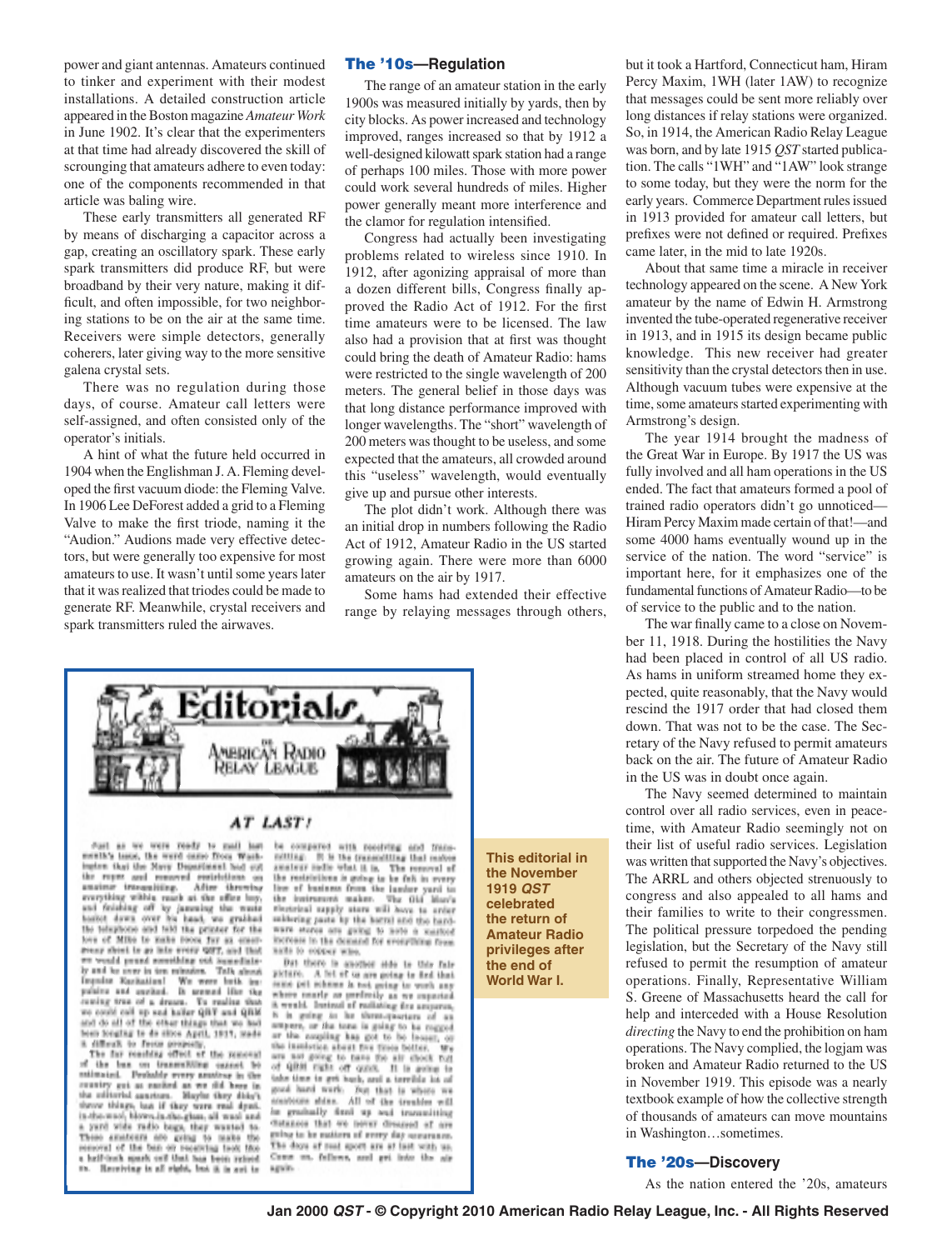were solidly back on the air around their 200 meter wavelength. The ARRL relay network was up and humming, with records being broken regularly. One of the most impressive was a showing in early 1921 during which a message was transmitted from Hiram Percy Maxim, 1AW, in Connecticut to V. M. Bitz, 6JD, in California. *A return reply was received in only 61/2 minutes, round trip!*

Still, few would have predicted the revolutionary changes that took place in Amateur Radio in only a few short years. If one had to point to a single most significant reason for those changes it would be the vacuum tube, accompanied by an almost insatiable curiosity by hams.

By the 1920s the price of vacuum tubes had fallen, which caused an upsurge in the use of Armstrong's sensitive regenerative receiver design. This development led to an increased range achievable by spark stations, for with the new receiver hams could hear weak signals that previously hadn't been detectable. Some advanced amateurs were also experimenting with the superheterodyne receiver, invented by Armstrong as well as the Frenchman Lucien Levy during the war years. Increasing numbers of amateurs also used tubes in their transmitters, generating uniform, continuous wave (CW) signals. The CW signals were narrow, scarcely 1% the width of a spark signal, reducing interference and making it possible to increase the number of stations that could be on the air at the same time.

As the range of amateur stations increased, thoughts turned to *real* DX. Transatlantic transmitting and receiving tests were kicked off in 1921 to see if low power amateur signals could cross the pond. The tests ultimately showed that they could, and they also showed conclusively that CW was far superior to spark. By 1923 Europe-North America two-ways seemed only a matter of time. All the preparations, sweat and tears finally paid off on November 27, 1923, when French station 8AB worked Connecticut hams Fred Schnell, 1MO, and John Reinartz, 1XAL, using CW on a specially authorized wavelength of 110 meters. Testing continued and by late 1924 a CW contact was made between England and New Zealand, almost



**1MO and his "Hay Wire" receiver, the one he used to work French 8AB in 1923.** 



**The transmitter that spanned the Atlantic from 1MO on a wavelength of 110 meters.**

halfway around the world. In 1926, Brandon Wentworth, 6OI, achieved what was considered by many to be the ultimate in DX prowess: he worked and confirmed all continents, from a station in a pasture on the Stanford University campus in California. The next year saw the beginning of the ARRL International Relay Party, the predecessor to the ever-popular ARRL International DX Contest.

By the mid-1920s the value of short waves was clearly recognized by the government as

## **Transatlantic transmitting and receiving tests were kicked off in 1921.**

well as commercial entities, due in large measure to the work of the amateurs themselves. By the end of the decade the wide open spaces were gone, but the amateurs did have harmonically related bands from 160 through 5 meters, plus a narrow band at 400-MHz.

Two other events in the '20s also deserve mention: First, the International Amateur Radio Union (IARU) was formed for the purpose of representing Amateur Radio within the international community. The IARU is still the single most important body for representation of Amateur Radio internationally. Second, the broadcast industry in the US was in chaos due to insufficient legislative authority for the Commerce Department to control it. As a result, congress passed the Radio Act of 1927 and the FRC (Federal Radio Commission) was created.

#### The '30s**—Growth**

As ham radio entered the 1930s, spark was a thing of the past (some would have said "good riddance!") and all amateurs were using vacuum tube transmitters and receivers. Phone operation wasn't as common as CW, but was gaining in popularity. A few years earlier, in Japan, Professor Hidetsugu Yagi had studied an array of dipoles that formed and directed a microwave beam. By the 1930s the design had been adapted to HF, and a few hams were experimenting with these new-fangled "Yagi" beam antennas. They were built with both wire and metal elements, but generally sported wooden booms. Some of the more technically sophisticated hams also continued to experiment on the 5-meter band and on even higher frequencies.

The ARRL Sweepstakes contest was introduced in 1930, and 1933 brought the ARRL Field Day. The ARRL DX contest continued to be popular with the DXers.

Almost unnoticed at the time, the small Los Angeles magazine *R/9* published a three-part article starting in the September-October 1933 issue titled *Single Sideband Transmission for Amateur Radiophones* by Robert M. Moore, W6DEI. Moore described a system of single sideband that he and others were experimenting with and had actually put on the air. The article didn't generate much interest, however, and it wasn't until 1947 that new experimental work was carried out on the ham bands.

The Radio Act of 1927 lasted only seven years: in 1934 Congress passed the Communications Act of 1934. It had no immediate effect on hams, except that their affairs were henceforth handled by the FCC (Federal Communications Commission), which exists to this day.

The Old Man himself, Hiram Percy Maxim, one of the cofounders of the ARRL and the IARU, passed away in 1936. He was a man of many talents—leader, author, photographer, engineer, entrepreneur—Amateur Radio everywhere lost a friend.

Interest in DX continued to be high, and in 1937, after extended discussion of what should be called a "country," the DXCC program was announced by ARRL. The question of what kind of entity deserves to be credited to DXCC awards continues unabated today, over 63 years later.

In September 1939 war came to Europe once again. Amateur operations immediately halted in most European countries. Most of the British Commonwealth nations went off the air as well, including Canada. US hams continued operating, although DX pickings were mighty slim. Even with DX disappearing from the bands, the West Coast magazine *Radio* announced their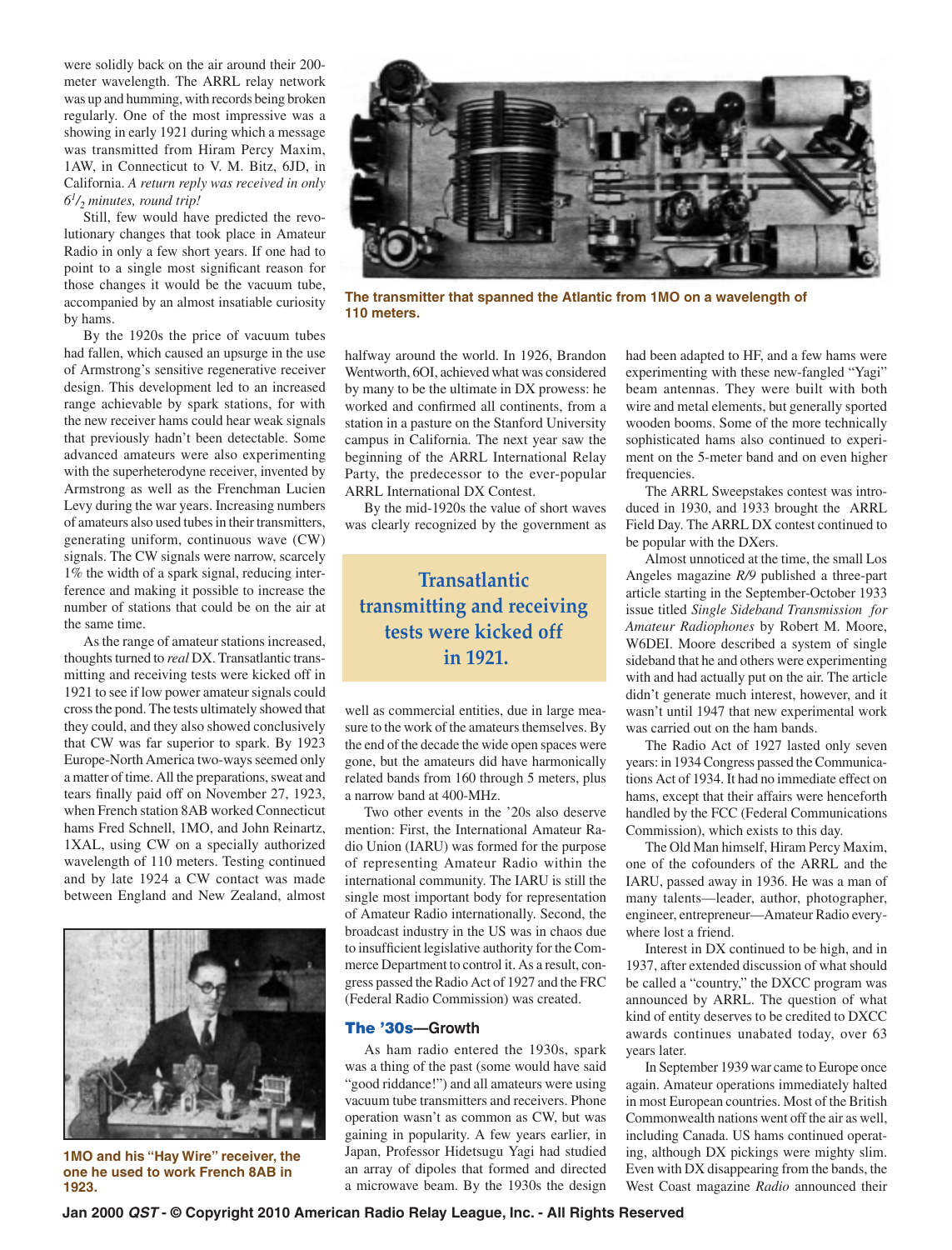**The ARRL Sweepstakes contest was introduced in 1930...1933 brought the ever-popular ARRL Field Day.**

first annual International DX Contest in 1939.

#### The '40s**—War and Peace**

The '40s arrived with US hams still active on the air, but DXing was essentially a thing of the past. By June 1940 the FCC issued an order prohibiting American hams from contacting foreign stations. Portable and mobile operations on frequencies below 56 MHz were also prohibited, although the FCC made a specific exception for Field Day, and later for the Amateur Emergency Corps.

Then came the Pearl Harbor attack on December 7, 1941; the US was suddenly at war. Amateur activity in the US screeched to a halt, although those on the home front kept their technical and operational skills honed on 112 MHz as members of the War Emergency Radio Service. This service was important and was taken very seriously by the participants, but it still lacked the freewheeling pleasures of normal ham operations.

At the start of hostilities some 60,000 Americans were licensed as radio amateurs. It has been estimated that approximately 25,000 of those served in the armed forces during WW-II. Another 25,000 served in critical war industries, or as instructors in military schools.

Unlike WW-I, ARRL stayed open for business for the duration. *QST* continued to be published, although with fewer pages than before as a result of wartime paper rationing. ARRL publications were used heavily for military and civilian training, and a special Defense edition of the ever-popular *Handbook* appeared in 1942.

By the beginning of 1945 it was clear that it was only a matter of time until the war would draw to a close. Some hams in New York were so certain that peace was nearly at hand, and that ham radio would have a future following the war, that they kicked off a new magazine called *CQ* in January 1945. Hostilities finally ended on August 17 of that same year. Only four days later, amateurs were back on the air on VHF. By summer 1946 nearly all amateur bands were restored, from 3.5 to 30 MHz, with the old bands at 5 and 2.5 meters replaced by new bands at 6 and 2 meters. HF DXing was back, the DXCC program was restarted, and interest in VHF/UHF operations took a jump upward as surplus military gear became available at prices that were near giveaways.

HF operators weren't overlooked, of course. Surplus transmitters, receivers, power tubes, components—just about anything the heart desired was available from the friendly, local surplus emporium. Surplus also gave a big boost to a new mode, at least new to hams: RTTY. Many hams had worked with RTTY while in the military during the war, and when machines appeared as surplus, they quickly disappeared into ham shacks throughout the country.

As hams were joyfully getting back on the air, the public was just as joyfully buying TV sets; one of the greatest threats ever to ham radio arrived under the name of Television Interference, the dreaded *TVI*. The TVI "problem" has decreased over time, although it has never been completely solved. Interference to and from home entertainment devices continues to plague us to this day, but it doesn't seem to be as threatening as TVI was in those gloomy '50s.

Remember the 1933 *R/9* article on Single Sideband? Well, others did too, and by September 1947 Mike Villard, W6QYT, and a group of student hams started experimenting with SSB at Stanford University. It took a decade before SSB was a common sound on the bands, but it did ultimately displace dual-sideband AM phone, except for a relatively small number of AM aficionados. These folks, quite simply, enjoy operating the old rigs and enjoy the sound of a well-adjusted AM transmitter.

#### The '50s**—Normalcy**

The 1950s began with a bang: basic changes

**By September, 1947 Mike Villard, W6QYT, and a group of student hams started experimenting with SSB.**

in the amateur license structure were announced in 1951. The Novice, Technician, and Amateur Extra licenses were announced by the FCC, along with name changes of the old class A, B, and C licenses to Advanced, General and Conditional, respectively. The Novice license was a one-year, non-renewable, ticket with CW privileges on portions of two HF bands, and phone on a portion of 2-meters. The Technician license was created in response to a clamor to accommodate those who wished to experiment on the VHF and UHF bands above 220 MHz, without taking a 13-WPM code test. Both of these new licenses required 5-WPM code tests. These new license classes were highly successful, if the number of new hams was any measure.

Scarcely a year later, in late December 1952, the FCC changed the licensing structure once again. No new Advanced licenses would be issued, and special phone privileges on HF for



**Advertisements like these appeared in**  *QST* **and other radio magazines during World War II.**

**Jan 2000** *QST* **- © Copyright 2010 American Radio Relay League, Inc. - All Rights Reserved**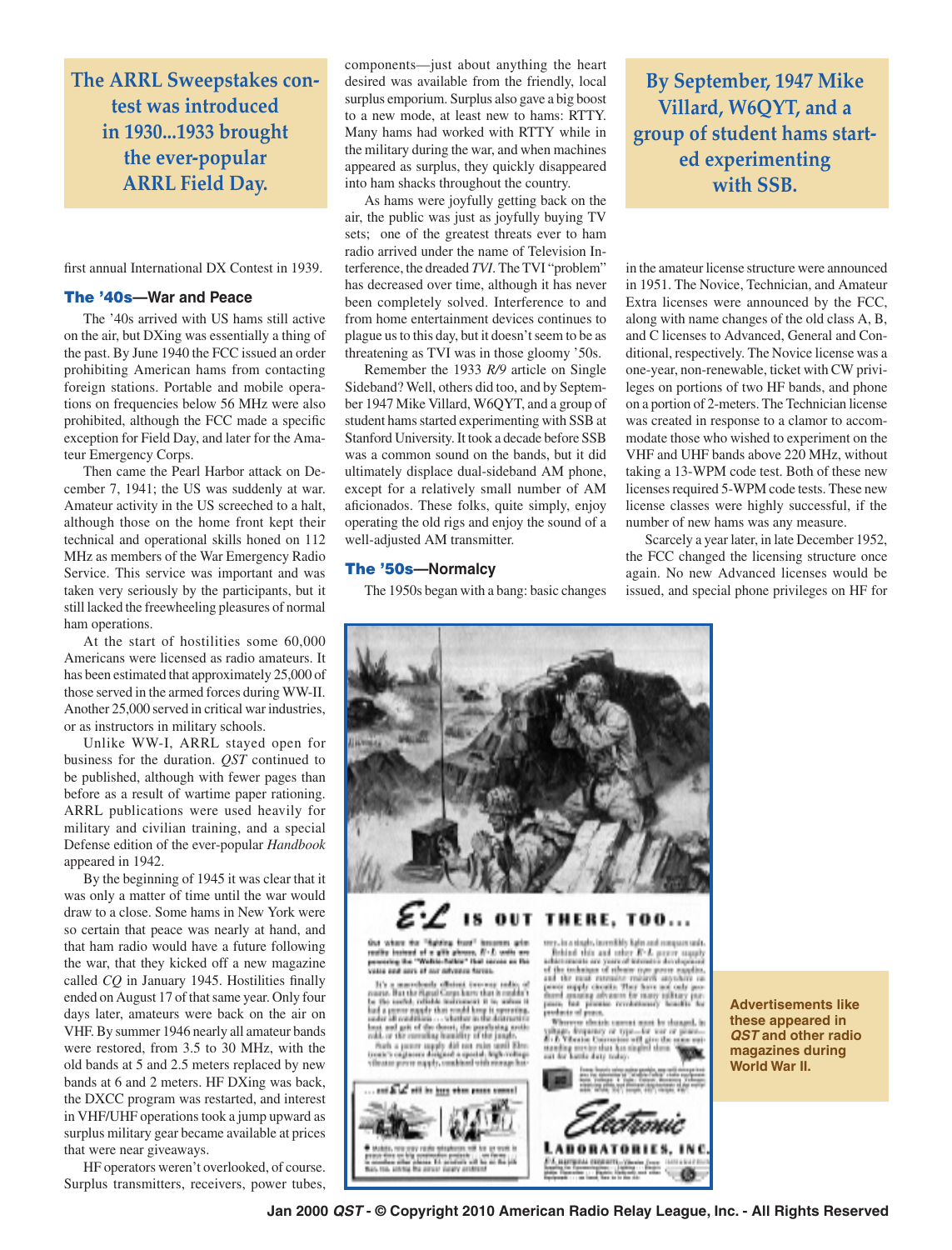

**This 2-meter CW transmitter, designed and built by K2AH in 1952, was among the first all-transistor amateur rigs.**

Advanced and Amateur Extra licensees were withdrawn. Privileges for the Novice and Technician licensees remained unchanged. (Technician licensees eventually gained privileges on 6 and 2 meters.)

Meanwhile, a gradual technical revolution was taking place—consumer products employing those strange creatures called *transistors* began appearing and construction articles using transistors began appearing in ham magazines. Just as the spark operators had to learn about vacuum tubes in the 1920s, now the tube buffs had to hit the books and learn about transistors.

Another hint of things to come occurred in January 1953 when Ross Bateman, W4AO, and Bill Smith, W3GKP, working together at Bateman's Falls Church, Virginia station, heard echoes of their own 2-meter signal reflected from the Moon. So began the era of moonbounce communications between amateurs.

#### The '60s**—Incentive Licensing**

The 1960s were exciting times for Amateur Radio. The decade brought us amateur moonbounce, OSCAR satellites and FM repeaters. Still, the '60s will forever be remembered by old timers not for exciting technical achievements, but for something quite different: incentive licensing.

Back in 1952 the FCC had eliminated the incentive licensing system on HF; the General, Advanced, and Amateur Extra class licensees all were given identical privileges. As the years passed many hams came to believe that the lack of special privileges for higher-class licensees acted as a *dis*incentive for some to better themselves technically and operationally. As a result, and after months of debate within the pages of *QST* and other magazines, in club bulletins, at conventions, on the air and elsewhere, the ARRL petitioned the FCC to bring back incentives to amateur licensing. The filing, made in October 1963, asked for reinstatement of the Advanced license. No new privileges were proposed for Advanced or Amateur Extra class licensees, but it did propose that HF phone privileges for General licensees be phased out on the 80, 40, 20, and 15 meter bands. Growth of the US amateur service had been brisk, running

and Technician licenses were created in the early '50s. Once the debate started, however, the growth rate fell sharply.

The debate continued until the FCC handed down its decision in 1967: incentive licensing was restored. Exclusive sub-bands on the 80, 40, 20, 15, and 6-meter bands were set aside for Amateur Extra and Advanced class licensees. Those subbands were withdrawn from use by General hams. Suffice it to say, most Generals were *very* unhappy.

Since 1967 there has been liberalization of privileges for Novice and Technician licensees, plus expansion of HF phone bands and modifications to the specifics of the exclusive subbands for Advanced, and Amateur Extra hams. Even so, the broad scheme set by that 1967 decision by the FCC is with us still. Today, some 33 years later, there are those who are still bitter about the outcome of the incentive licensing debate of the 1960s. Remember the quote from Confucius given at the beginning of this review? Applying Confucius' thoughts to the 1960s incentive licensing debate it's clear that a lesson has been learned: Never, *never*, **never** should anyone propose to *reduce* operating privileges!

Incentive licensing was by no means the only

### **In July 1960 the first two-way contact via the Moon took place on 1296 MHz.**

major event in the '60s. For example, in July 1960 the first two-way contact via the Moon on 1296 MHz was logged by the Rhododendron Swamp VHF Society in Massachusetts. It took place between station W1BU, spearheaded by Sam Harris, W1FZJ, and the Eimac Radio Club in California, led by O. H. "Hank" Brown, W6HB. Only a bit more than a year later Amateur Radio leaped into space in the form of a small, beeping, OSCAR (Orbiting Satellite Carrying Amateur Radio) satellite. It was the brainchild of a group of hams from the area now known as Silicon Valley. They arranged to have three more small satellites launched, and then passed the baton to AMSAT, the Marylandbased Amateur Satellite Corporation, still the principal satellite-specialized Amateur Radio organization in the US. The 1960s also saw the first move to amateur FM repeaters, destined to reshape the character of 2-meters and above.

#### The '70s**—Repeaters and Packets**

The '70s must surely be remembered as the decade of the FM repeater. Not because FM repeaters were "invented" in the '70s—they actually appeared much earlier—but because it was during this decade that amateur FM repeaters on VHF and UHF "took off" and literally reshaped



**Sam, W1FZJ, was one of the top amateur moonbounce pioneers in the 1960s.** 

the 2-meter,  $1\frac{1}{4}$ -meter and 70-cm bands.

The amateur FM repeater revolution had roots much farther back in time. Repeaters had been in use on 5 meters in the 1930s, but they were essentially experimental machines and never gained much popularity. In the 1950s AM repeaters started appearing, scattered throughout the nation. The repeater idea was sown.

It was the success of commercial FM repeater systems that gave amateur FM repeaters the greatest boost. After WW-II commercial users discovered the value of channelized FM for mobile use. Throughout the 1950s manufacturers churned out large quantities of equipment designed to satisfy that new demand. As the popularity of the new systems increased, so did congestion on their bands. In order to relieve that congestion the FCC finally required the commercial users to tighten up on their channel spacing. The commercials were obliged to do so, with the result that, throughout the 1960s, large quantities of outmoded (from the commercials' standpoint), but entirely serviceable equipment became available on the surplus market. Guess what? The gear operated on frequencies close to the amateur 6 and 2-meter bands, as well as 70-cm, and was easily converted from commercial to ham use. As the installed base of amateur FM repeaters grew, mostly built of converted commercial equipment, a demand for low-cost mobile and handheld equipment grew and was satisfied by both domestic and foreign manufacturers. The era of the ham FM repeater was in full bloom.

While repeater systems were being brought on-line across the nation, a new kind of revolution was quietly underway, thanks to early

> **The '70s must surely be remembered as the decade of the FM repeater.**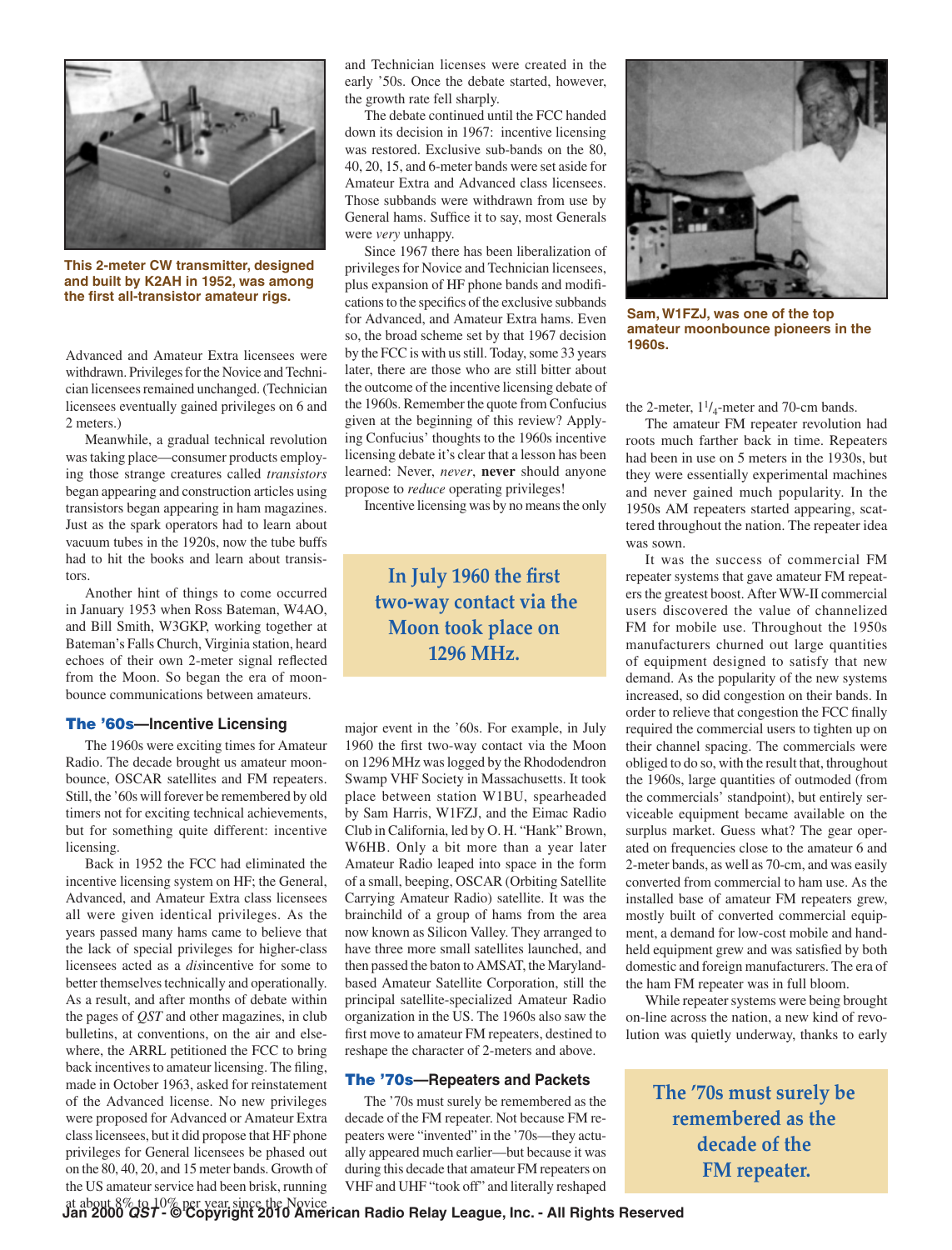work by some of our ham friends in Canada. This revolution was based upon the digital computer, which was attracting interest from many technically oriented hams. The Canadian experiments using packet techniques began in 1978. By 1979 Doug Lockhart, VE7APU, had developed a board capable of assembling and disassembling packets, and the board was offered to the ham community as kits. The kits sold briskly, and as the decade ended, so began the new gold rush—the rush to amateur packet radio. Unfortunately, ASCII modes weren't allowed under FCC regulations, so although experimentation was moving right along, US couldn't legally converse on packet with each other or with their Canadian counterparts.

Another significant event in 1979 occurred in Geneva at the World Administrative Radio Conference. At the end of the conference, due in no small measure to superb planning and lobbying by the IARU delegation, hams had three new HF bands, at 10, 18, and 24 MHz.

#### The '80s**—Space and Packet Radio**

In March 1980, the FCC finally permitted ASCII modes in the US. This coincided with the sudden rise in popularity of affordable personal computers. That was all it took to ignite amateur enthusiasm for packet radio and other digital modes. Members of AMRAD (the Amateur Radio Research and Development Corporation) in the Washington, DC area represented one hard-core group of packet enthusiasts. They were responsible, in collaboration with AMSAT, for the first ARRL Amateur Radio Computer Networking Conference. Out west, in Tucson, Arizona, TAPR (Tucson Amateur Packet Radio) was formed. The TAPR group proceeded to produce a line of popular terminal node controllers, further fueling the packet conflagration.

Digital activity blossomed on HF as well. In 1982 Peter Martinez, G3PLX, put the power of the personal computer to work, combining it with a modified version of the SITOR protocol to create AMTOR—the first amateur HF digital mode that offered error-free communication.

Meanwhile, the ham community was electrified in 1983 by the launch into space of Owen Garriott, W5LFL, an astronaut with the Space Shuttle program. Garriott carried a 2-meter rig with him, and passed out nearly 300 QSOs from space. Since that time amateurs have been included in the crew of virtually every Space Shuttle launch. In later years the SAREX program (Shuttle Amateur Radio Experiment), initially spearheaded by Roy Neal, K6DUE, has turned out to be a superb tool for helping students throughout the world develop an appreciation for the wonders of space and the space program. It has also been a boon for recruiting young, eager, new hams.

On the regulatory side, 1984 saw the launch of the highly successful Volunteer Exam Coordinator program. In addition, PRB-1 was issued by the FCC, which provided some mea-

sure of protection for hams from the arbitrary action of community planning commissions.

Last, but not least, in July 1989, the ARRL Board of Directors voted unanimously in favor of petitioning the FCC for a code-free ham license for use above 30 MHz. Many felt that its time had come.

#### The '90s**—The Codeless License and the Digital Revolution**

Even though the Morse speed requirement was set at 5 WPM for Technicians and Novices, Morse code continued to discourage many potential hams, who could point at the dwindling importance of Morse in military and commercial communications worldwide. Following intense debate in the amateur community the ARRL proposed that a new, code-free Technician license be created, with access to bands above 30 MHz. The FCC agreed in 1991 and growth of the amateur service took off again, reaching over 700,000 US licensees by the end of the decade. Amid predictions of doom by some, the "codeless Techs" went on the air, built repeaters, joined clubs and emergency organizations and took leadership positions.

And then came the Internet, dramatically reshaping our world in a few short years. In the early '90s some pundits claimed that we were entering an era that would see revolutionary changes in communication.

As we leave the '90s it's crystal clear that

those early pundits were correct (they may have even understated their predictions). Who would have believed only a few years ago that telephone calls could be made across the entire US for five cents per minute, or that the price for calling the UK from the US would be only twice



**The August 1983 cover of** *QST* **featured Owen Garriott, W5LFL, aboard the Space Shuttle.**

**The ham community was electrified in 1983 by the launch into space of Owen Garriott, W5LFL, an astronaut with the Space Shuttle program. He carried a 2-meter rig with him, and passed out nearly 300 QSOs from space.**



**Amateur satellites became more sophisticated in the '90s. Many carried digital cameras that captured amazing images like this one from TMSAT-OSCAR 31.**